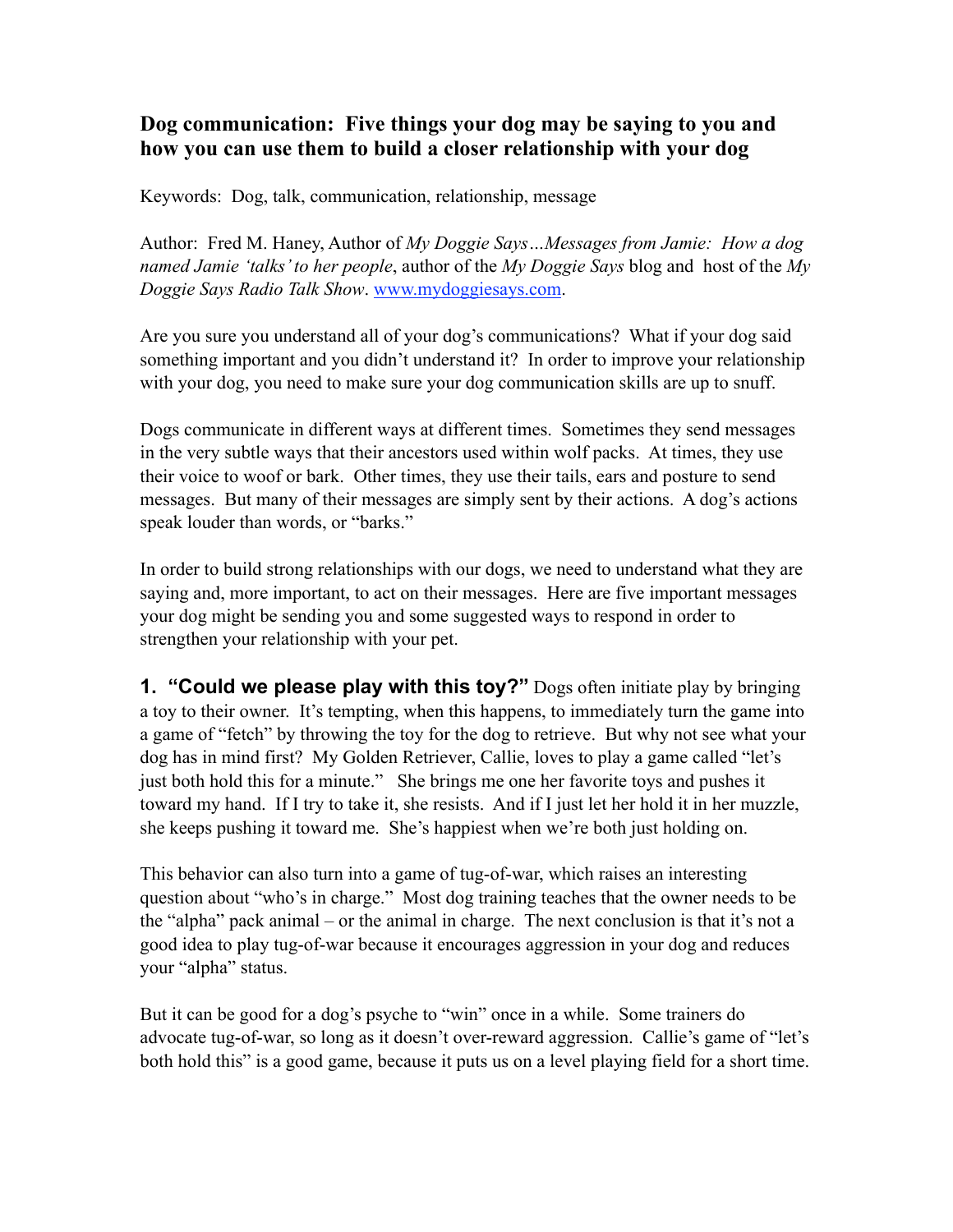2**. "Could you please calm down?"** You may be surprised how often your dog sends this message. And when you see it, it's definitely a message you can act upon.

When dogs' ancestors traveled in packs (wolf packs), they used a number of signals for keeping the peace within the pack. These "calming signals" are described in the book *On Talking Terms with Dogs: Calming Signals*, by Turid Rugaas. Some of the signals dogs use to reduce tension "within the pack" might surprise you. They can include licking their lips and simply yawning.

Next time you get impatient with your dog, or even just approach it head-on, check and see if it sends a "calming" message. Dogs don't like tension, and they prefer to be approached indirectly, in a circular path. So if you walk straight toward your dog while making eye contact, you might get a "please calm down" message.

**3. "I need a lot more exercise."** Dogs need a lot of exercise. After all, their ancestors spent their days running around the forest looking for food. How does a dog send this message? Too often, in unpleasant ways – by chewing on your furniture, eating your flowers, or digging holes in your back yard. The answer is simple: give your dog more exercise. This can be one of the benefits of dog ownership, as it can improve your health as well. My Golden Retriever, Callie, gets a three-mile jog almost every morning, and that's usually enough to keep her calm for the rest of the day. But even after that, she sometimes gets restless in the afternoon.

**4. "Help me do the things I was bred to do**." Most dogs, at least pure-bred dogs, were bred to do something specific – like hunt, retrieve, herd, (check AKC) or just to be snuggly. These instincts are an important part of a dog's personality, so it's important to nurture them. If you have a Golden Retriever, for example, it's important to put it in situations where it can *retrieve* and maybe even better if you can give it opportunities to *swim* and *retrieve*. It might be a little more difficult to give your Australian Sheep Dog opportunities to herd sheep, but maybe you'll understand if it tries to keep your friends together when you're out hiking.

My previous Golden Retriever, Jamie, liked nothing better than to jump into Lake Arrowhead and retrieve her "floppy" (a floating Frisbee-like disc). And she looked forward to these times whenever we got close to the lake.

**5. "Could we please play my favorite game?"** This is one of my favorites. Again, it questions the "always alpha" rule, but it can give your dog an enormous boost in self confidence. The trick here is to observe your dog's behavior and understand what it most likes to do. And to respond to its invitations.

When Callie came home for the first time, as an eight-week old puppy, she spotted an under-inflated soccer ball in our back yard. I don't know where this came from, but she